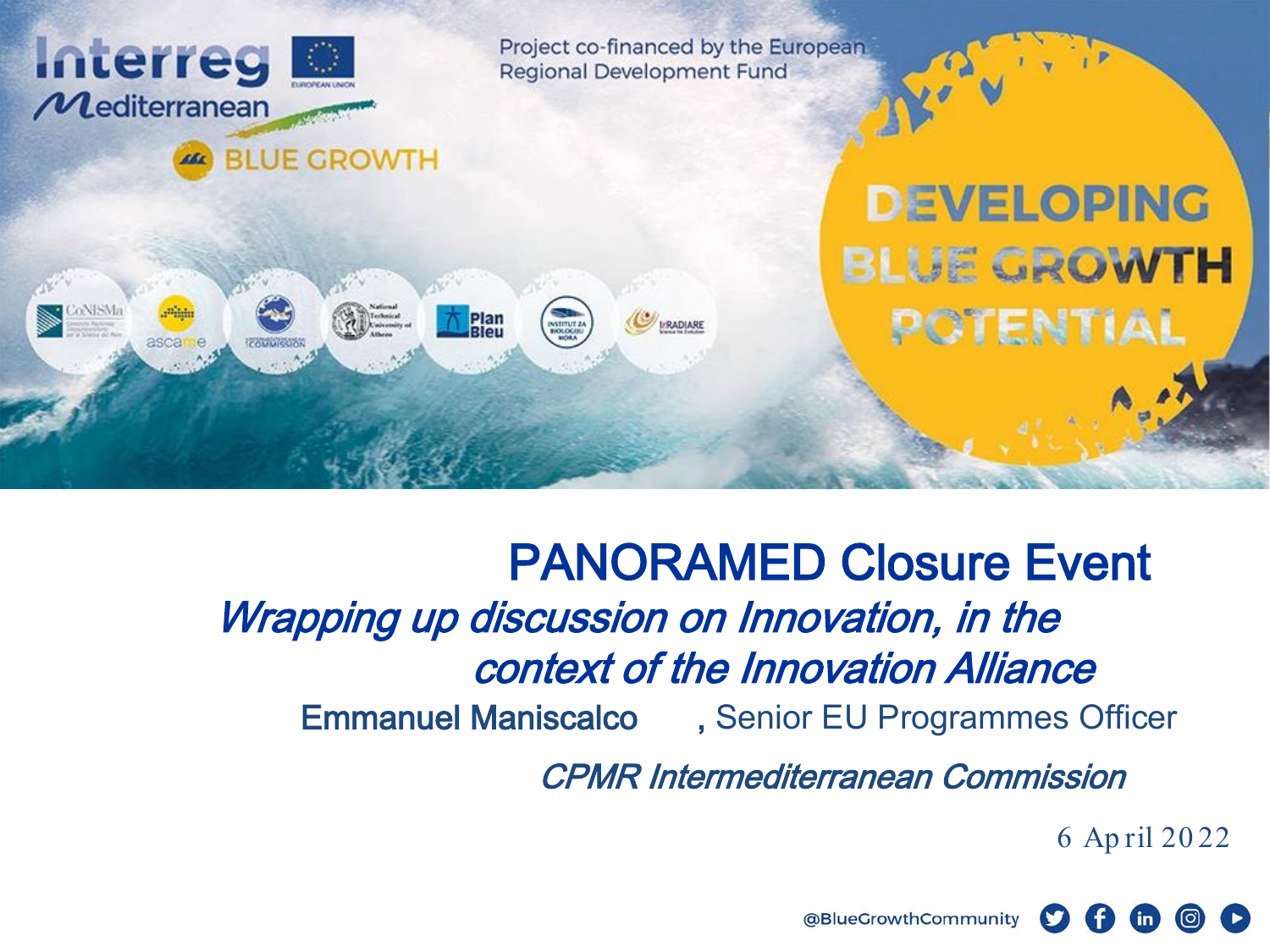

**Interreg** 

 $\mathcal M$ editerranear

**AC** BLUE GROWTH



## Blue Growth Community's building evolution

#### BLUE GROWTH COMMUNITY - BGC

InnoBlueGrowth project (2017-2019) Core : 6 project's partners & 10 associated partners + 6 modular/integrated projects' partners & associated partners

Reached more than 600 stakeholders in the sector of Blue Economy through several communication channels and community building events - who collaborated or showed their interest to collaborate with the p ro je ct

#### Blue Growth Community project (20 19-2022)

Core : 7 project's partners & 18 associated partners  $+$ 

- 4 new m odular projects' partners & associated partners +
- 3 new strategic projects' partners & associated partners

Reached m ore than  $1000$  stakeholders (for the time being)

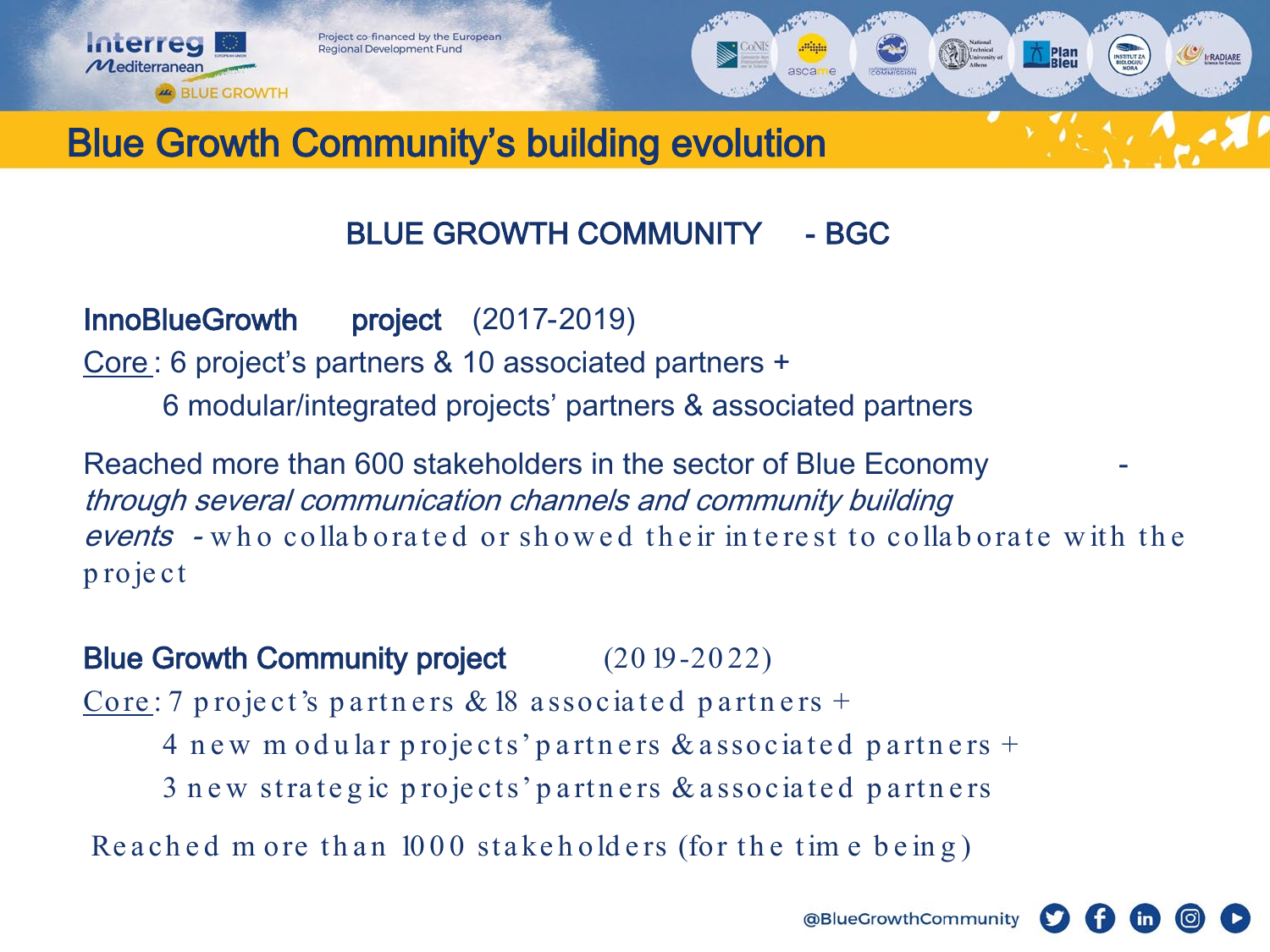



## Blue Growth Community – Database

- **A database that counts over 1000 contacts approached mainly through the BGC's events**
- $\triangleright$  AquaBioTech Group

**AC** BLUE GROWTH

- **► COISPA technology and research**
- ▶ Confederación Española de Pesca Recreativa
- S2AQUA Collaborative Laboratory in Sustainable and Intelligent **Aquaculture**
- European Fisheries Control Agency (EFCA)
- $\triangleright$  HCMR
- $\triangleright$  SANOFI

**Interreg** 

 $\mathcal M$ editerranean

- Nausicaa Sea National Center
- CNR (National Research Council) Institute for Biological Resources and Marine Biotechnologies
- $>$ FAO
- + Numerous university departments, research centers, SME's etc.



 $\mathsf{in}$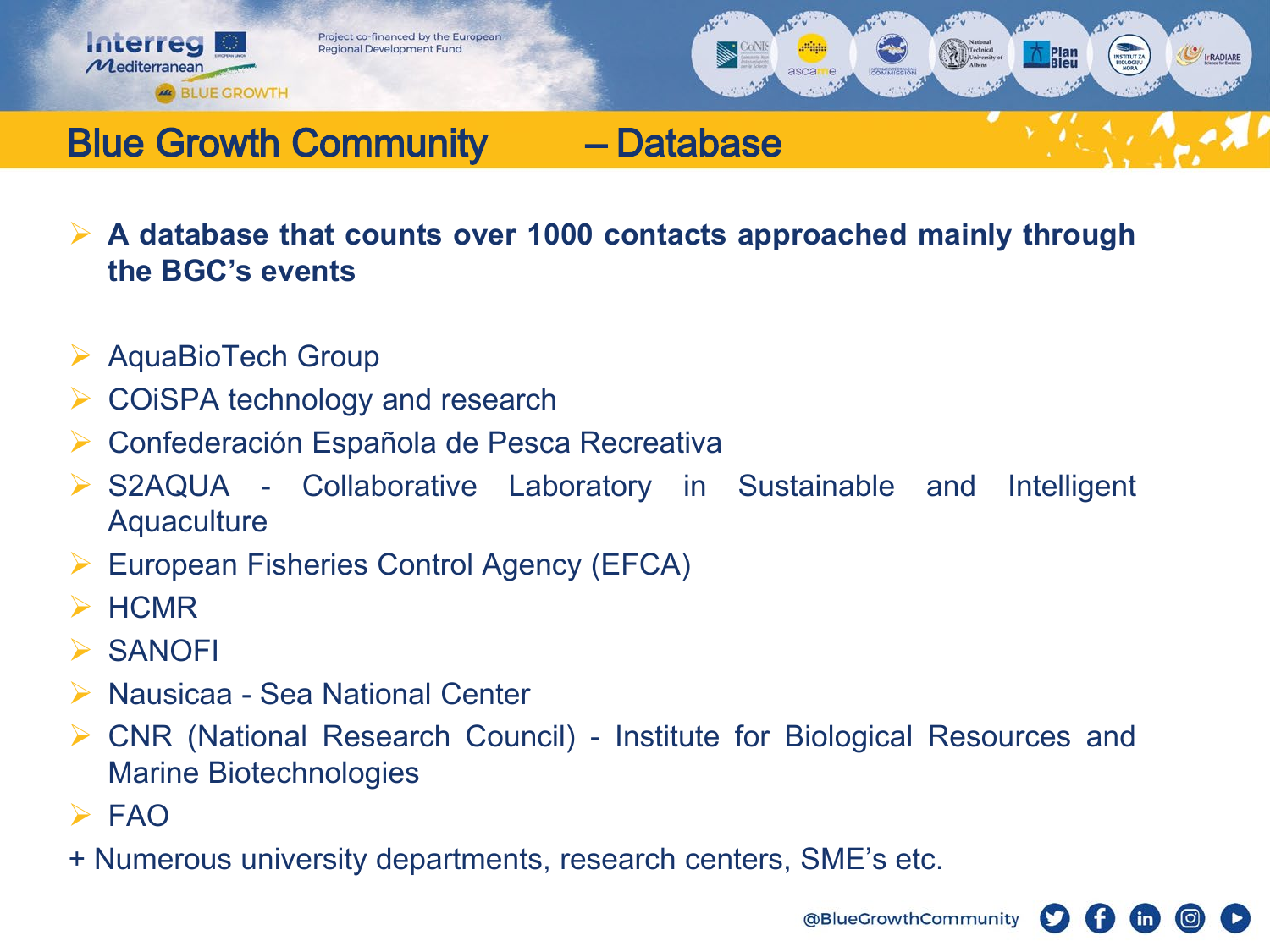

**in**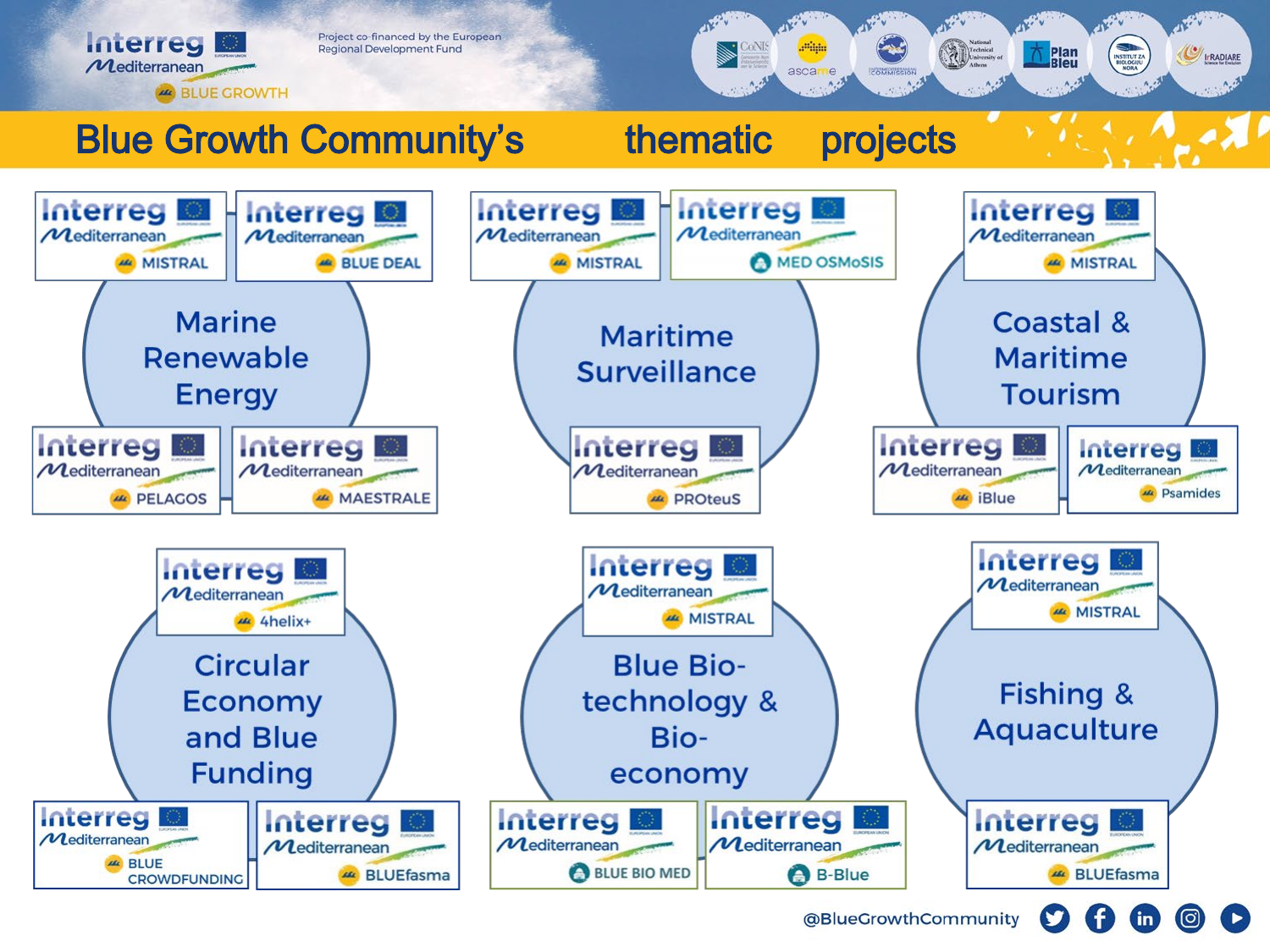

### **BACKGROUND AND CONTEXT**

- Paper drafted in **reaction to European Commission's [Communication](https://eur-lex.europa.eu/legal-content/EN/TXT/?uri=COM:2021:240:FIN)** on 17 May 2021 "*on a new approach for a sustainable blue economy in the EU - Transforming the EU's Blue Economy for a Sustainable Future*"
- Key step in the **transition towards a more sustainable approach in the development of blue economy sectors**, and particularly for the Mediterranean
- Paper **articulated around key messages identified by the Blue Growth Community**
- Areas covered: **circular blue economy**, **maritime spatial planning**, **research and innovation**, **blue investments**, **blue skills**, **maritime security**, **territorial cooperation**, **biodiversity** and **nature preservation**, **waste prevention**, **renewable energies**



**Plan**<br>**Bleu**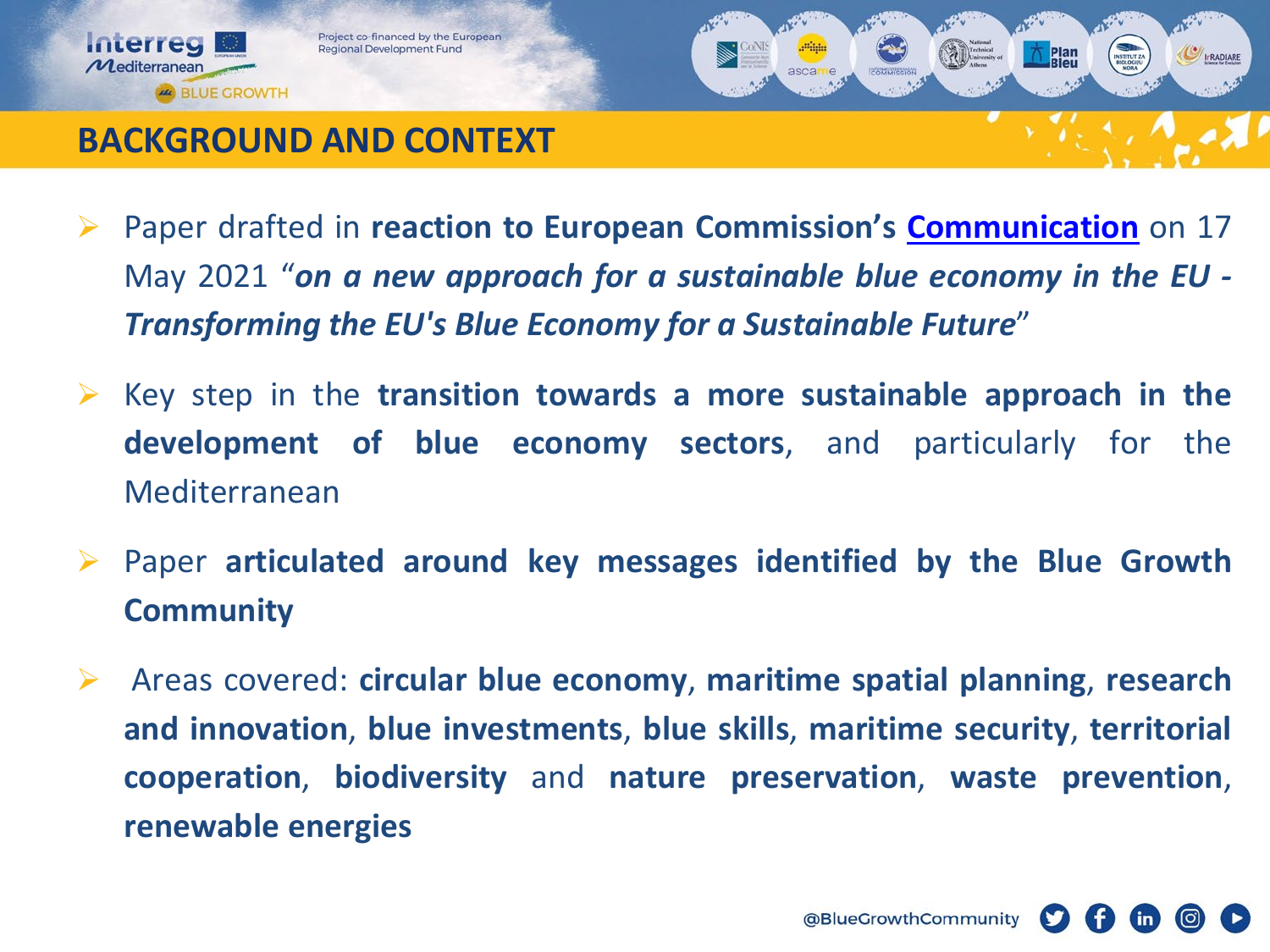Project co-financed by the European **Regional Development Fund** 

**Interreg** 

 $\mathcal M$ editerranean

**AG** BLUE GROWTH



#### **KEY MESSAGES – General considerations**

- **Welcomes** the Communication (positive signal, recognition of necessity to adapt to new reality, comprehensive text, sea basin dimension and importance given to ETC)
- **Is pleased by** coherence with **EU Green Deal** (application of Green Deal principles to blue economy sectors)
- **Welcomes** the creation of a "**Blue Forum for users of the sea**"
- **Acknowledges** the Communication on "**A New partnership for the Southern [Neighbourhood](https://eeas.europa.eu/sites/default/files/joint_communication_renewed_partnership_southern_neighbourhood.pdf)**"
- **Welcomes** the "**Union for the [Mediterranean's](https://ufmsecretariat.org/wp-content/uploads/2021/02/Declaration-UfM-Blue-Economy-EN-1.pdf) 2nd Ministerial Declaration on the blue economy**"
- **Considers** that the **capitalisation approach** towards the actual deployment of a Sustainable Blue Economy **is missing**
- **Reminds** the European Commission of the importance of having a **set of indicators of social economic data** at regional level to **examine the evolution of the Sustainable Blue Economy**

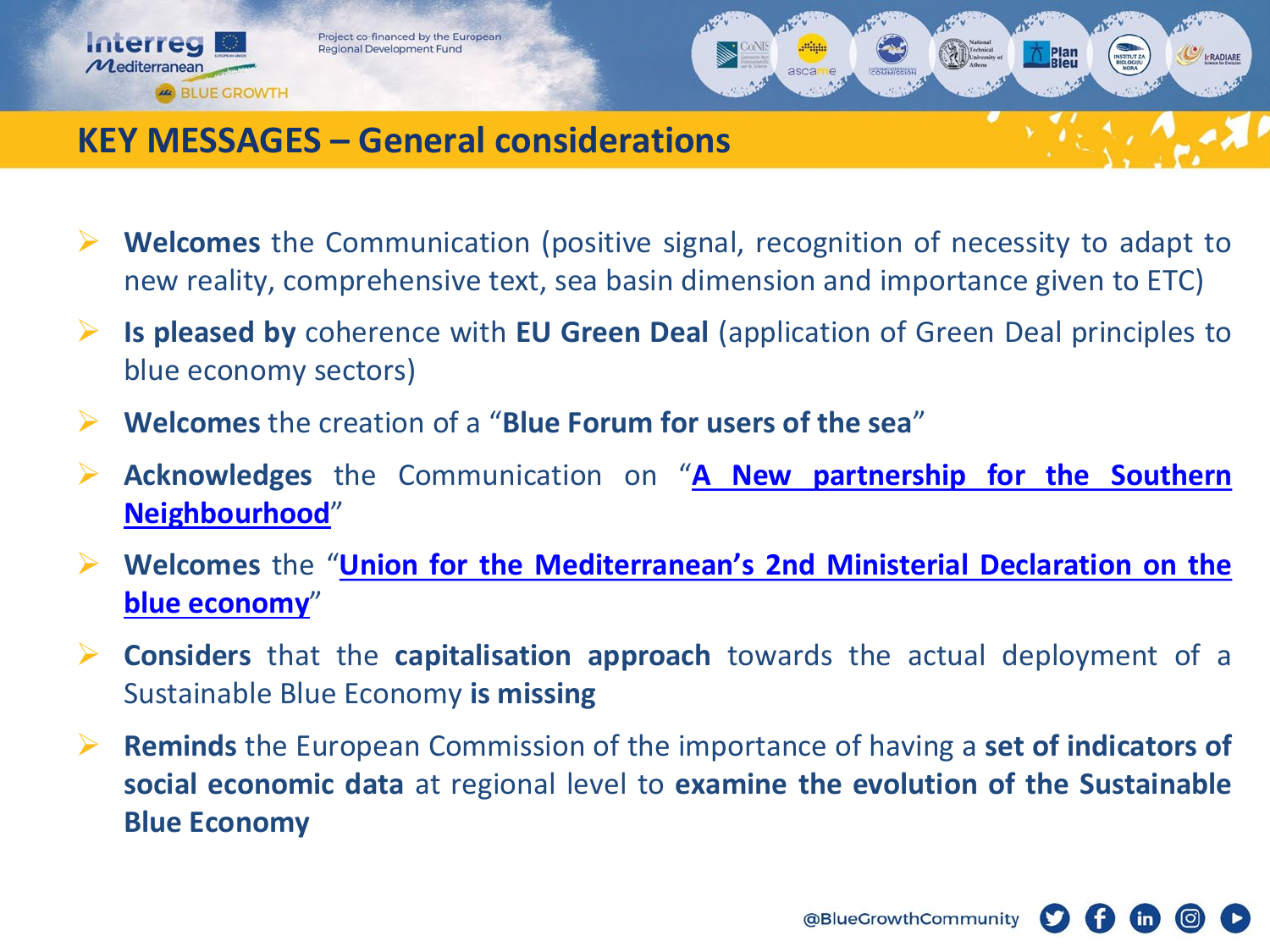



#### **KEY MESSAGES – Sectoral approach**

Interreg

 $\mathcal M$ editerranean

**AG** BLUE GROWTH

#### *Research and innovation*

- **Stresses** the importance of **transformative innovation policy**, which provides guidance in investments, reforms and regulation to foster knowledge and solutions for the transition towards sustainability
- **Promotes** a systemic approach when it comes to innovation in order to provide sustainable solutions originating from Research and Innovation (R&I) results as a means to ensure their successful uptake
- **Supports** the reinforcement of **closer linkages between research, development and innovation actors**, also through innovative territorial solutions based on inclusive and co-design approaches
- **Recalls** the relevance of the regional (sea basin) scale when it comes to orient R&I efforts to address sustainable development challenges
- **Promotes**, in close cooperation with the main regional actors, a **Mediterranean innovation alliance** to enhance and streamline efforts ongoing both at transnational and territorial levels building on innovation to move towards sustainable blue economy

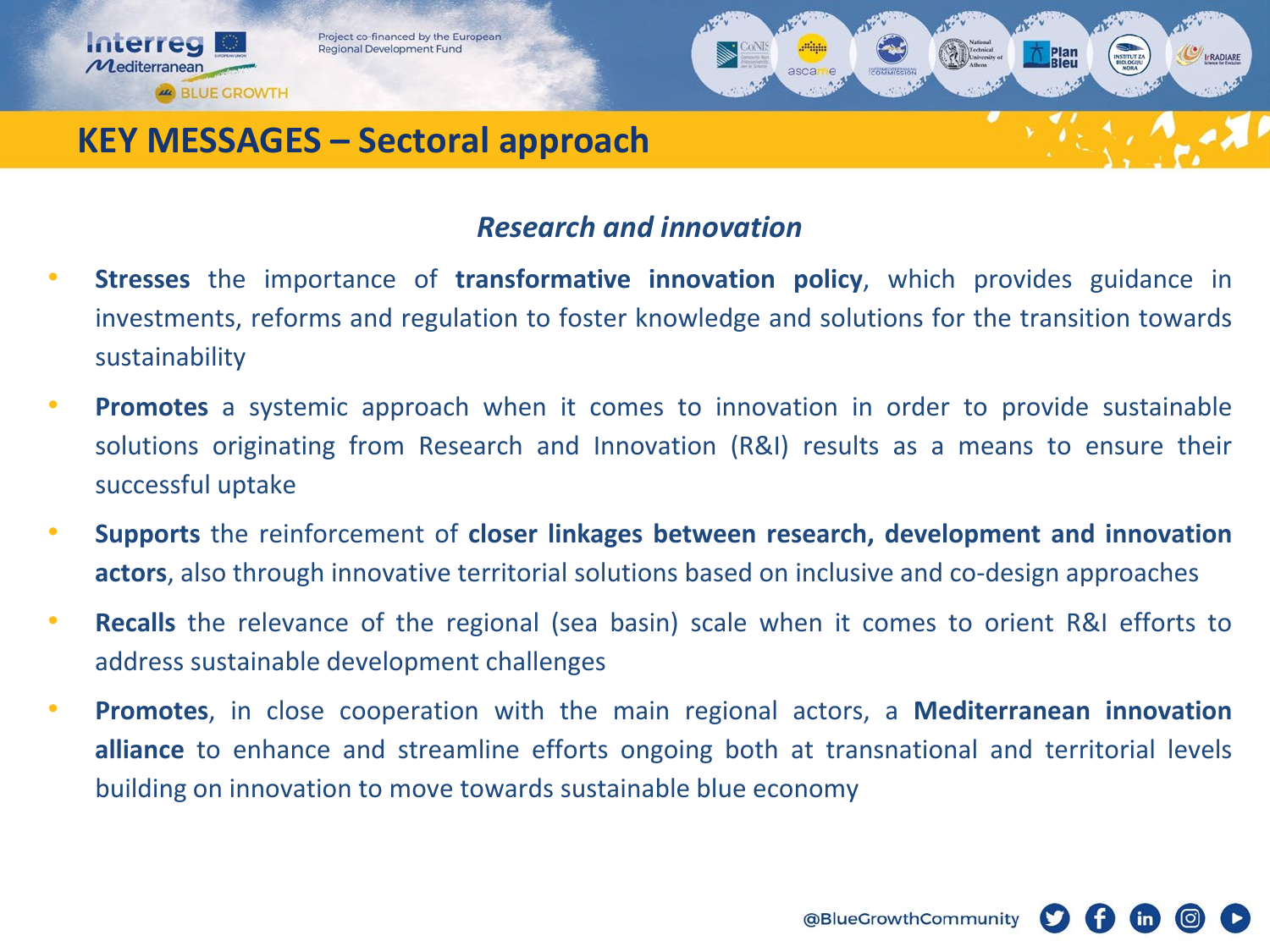Project co-financed by the European **Regional Development Fund** 

Interreg

 $\boldsymbol{\mathcal{M}}$ editerranean

301

**AG BLUE GROWTH** 





**Plan**<br>Bleu

ascarre

POMMECIO

**IrRADIARE**